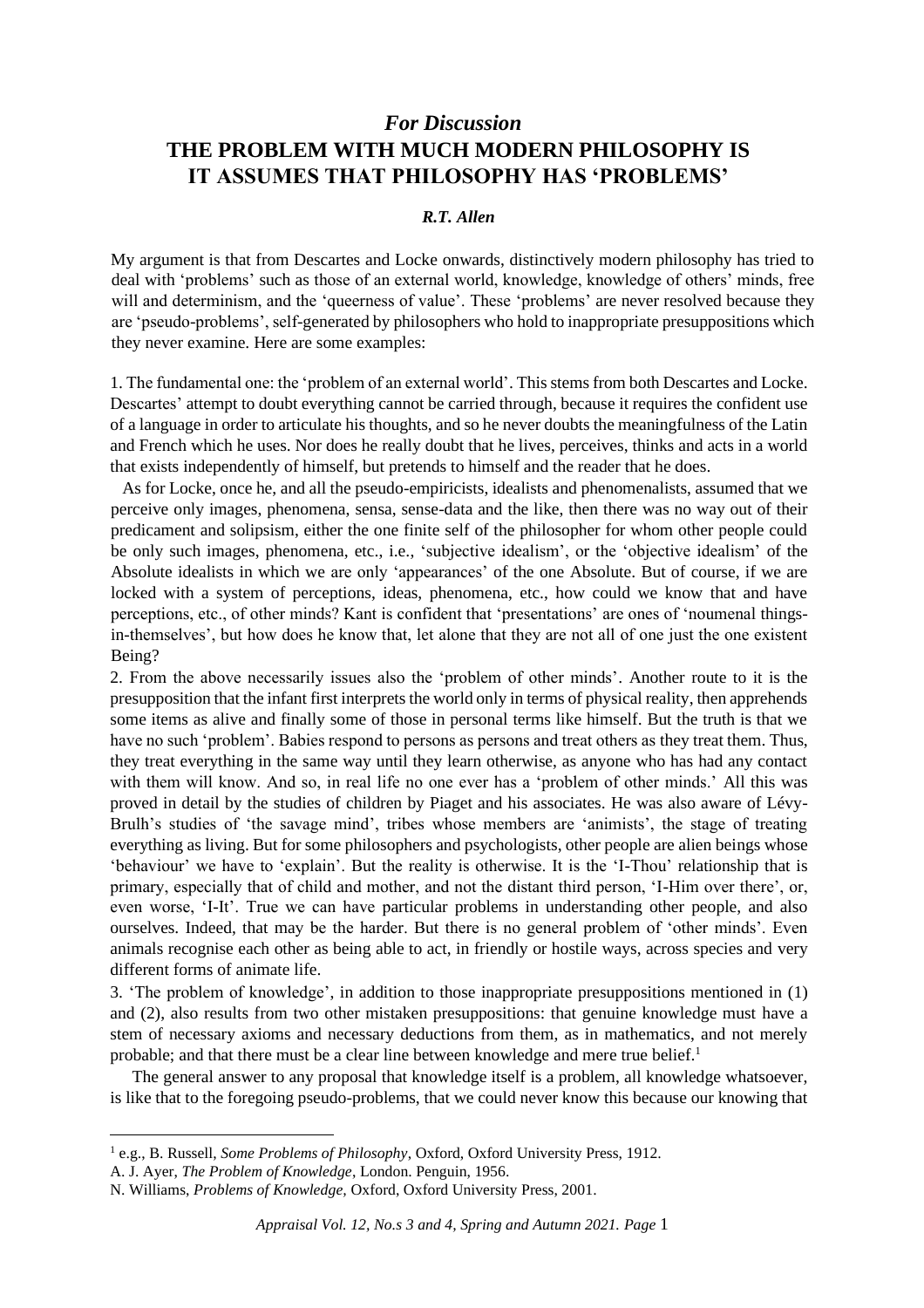all knowledge is problematic would itself be problematic. There can be problems within our various forms of knowledge: partial, contradictory or corrupt texts in history, and the seeming contractions in natural science such as the differing accounts of quantum physics. Likewise, some proposed forms of knowledge such as astrology, Mesmerism and its explanation by 'animal spirits', Freudian or Behaviourist psychology, can be dismissed as deluded wholly or in part, rightly or wrongly, but that is rationally possible only on the basis of belief in certain principles and presuppositions.

As for rationalism, it is obviously a dead duck except that there is tendency to turn everything into propositions in formal logic. But the necessarily true universal propositions that it needs from which to make necessary deductions are scarce in any empirical science.

As for clearly distinguishing knowledge from 'mere' true belief, the unresolved and unresolvable 'Gettier problems' show it is a vain pursuit. In addition, the persisting 'standard' definition of knowledge, 'true belief supported by reasons or evidence', leads to an infinite number of infinite regresses because the reasons or evidence must be both true and supportive, i.e., are either mere true belief at best or themselves items of knowledge. And thus, the regresses multiply and have no terminus in a self-evident truth from which true and supportive inferences can be strictly deduced, i.e., a return to rationalism.

4. 'The problem of value', that values are 'queer' and do not fit into any category, results from the presupposition that the category or form of existence is physical in some way or other. Thus, to be real and not illusion they must have some physical existence, such brain states and processes for thoughts. But consider meaning. Physical objects such as inscriptions, documents, enamel signs, sounds, gestures and bodily symptoms have, or can be given, meanings, but their meaning, if any, is itself not physical, although it is carried by physical means, such as sound waves when we speak. Now meaning is a value or disvalue, either by itself or in relation to something else. Hence values are not 'queer' for we recognise them every moment in our life: toothache as meaning in signifying that something is wrong with our teeth. It has disvalue in being painful but value in alerting us to do something to cure it or to have it extracted. When buying we add up the monetary value of goods and services and compare them with those of others, including, if we are wise, the 'opportunity cost' of not be able to spend our money also on something else, like a new car but not on improvements to the house, a recurrent neglect of impulse buyers. Monetary value is carried by bits of paper, metal or plastic or '0's and '1's on banks' servers, but its real worth is what it can be exchanged for. We also recognise objects as beautiful or ugly; actions as helpful or harmful, just or unjust, obligatory or permissible or not to be performed, or people as reliable or unreliable, honest or dishonest, responsible or irresponsible; and we could not live or act without so doing.

5. Finally, 'the problem of free will' results from presupposing that all systems, especially the purely physical one of atoms and subatomic particles, are 'closed' and cannot be affected by others, i.e., that 'downward causation' is impossible. But again, at every moment of life we act, react or do nothing as we choose, with deliberation or acquired skill that needs no stopping to think about what to do, or from mere habit or impulse. We know the difference between pushing and being pushed, choosing and being overcome by desires and fears that we do not or cannot resist. Even domestic cats recognise the difference between their tails being accidentally and deliberately trodden on, and thus they respond, respectively, with a sharp *mrrow!* or either by running away or by turning to attack with open claws. Any degree of intelligence gives some degree of choice.

But if philosophical 'problems' really are ones resulting from inappropriate presuppositions, is philosophy then redundant once we have exposed them, as with Wittgenstein and the exposure of mistakes of language? I suggest otherwise, and what it's task should be is the practice of a genuine empiricism of reflection upon all our experiences starting, as the Dephi Oracle said, with ourselves, because it is obvious that all those who think that the above pseudo-problems are genuine ones, do not actually believe what they profess to believe, as shown by their actions and responses in life. Moreover, my experience includes my experience of others' experiences so that both can enlarge, modify and correct the other.